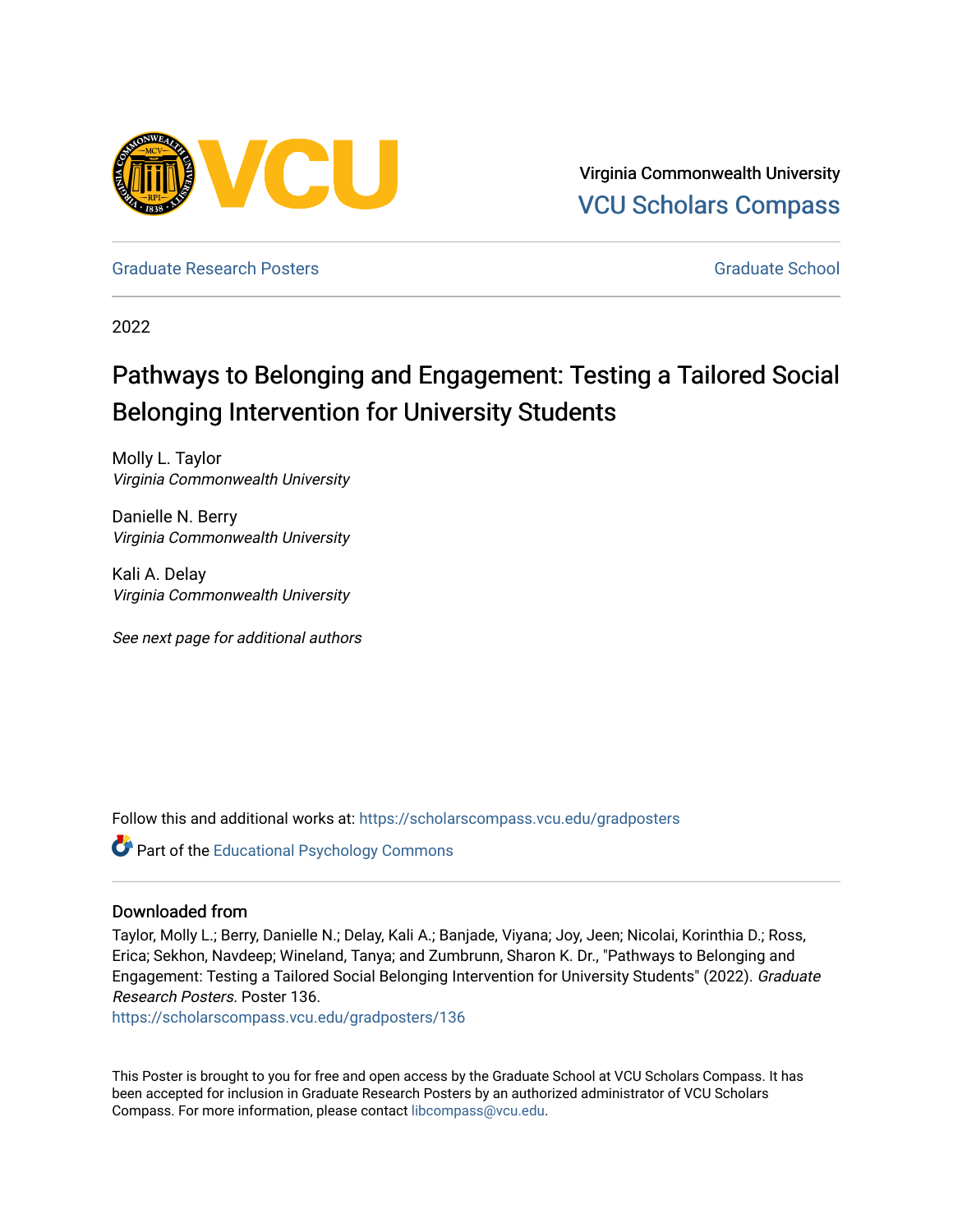## Authors

Molly L. Taylor, Danielle N. Berry, Kali A. Delay, Viyana Banjade, Jeen Joy, Korinthia D. Nicolai, Erica Ross, Navdeep Sekhon, Tanya Wineland, and Sharon K. Zumbrunn Dr.